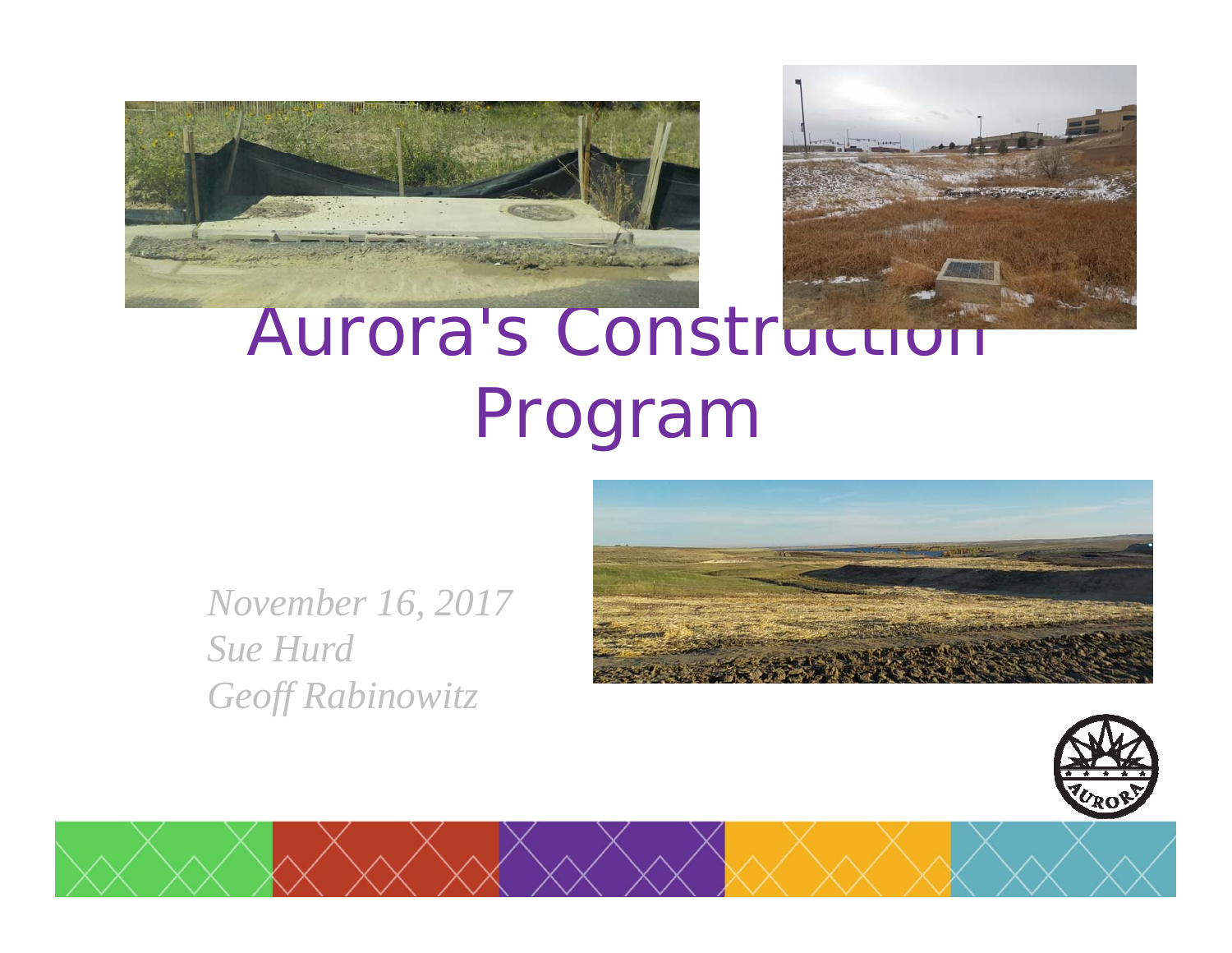### GOALS

#### What are the goals?

- • CWA (Clean Water Act)
- • CDPHE-WQCD (Colorado Department of Public Health and Environment-Water Quality Control Division)
- • MS4 (Municipal Separate Storm Sewer system)
- •Resource
- •**Other**

#### Federal/CWA/NPDES

CDPHE/WQCD

Program MS4

- • Protect Waters of the State
- $\bullet$ Protect the MS4
- $\bullet$  Meet the MS4 Permit Requirements
- $\bullet$  Support the Regulated Public-- Be Transparent and not Work Against the Regulated Public

Question: Is the approach really achieving the desired goal(s)?

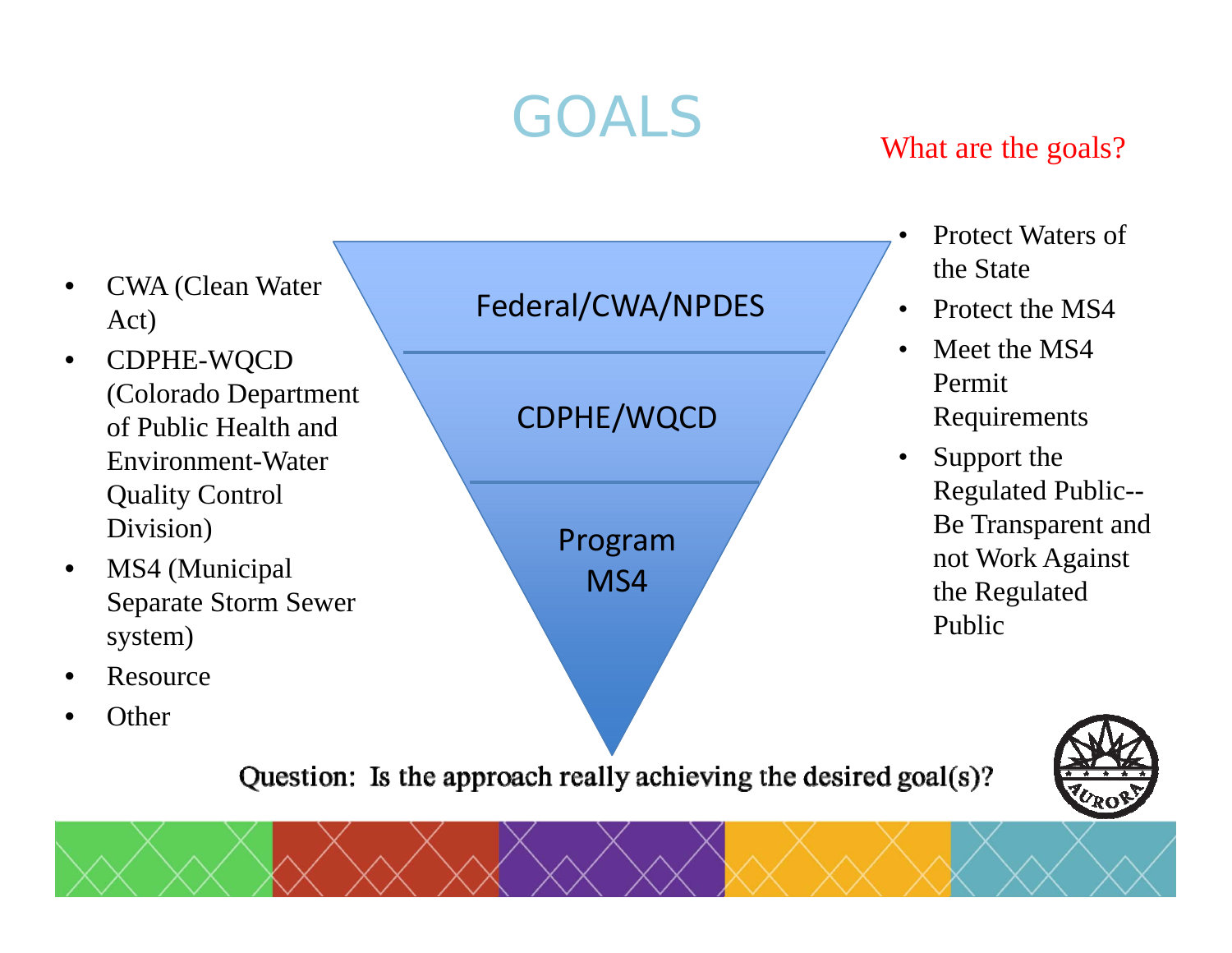#### Aurora's Program Overview

- ODA (Office of Development Assistance)
- Bifurcated plan submittal process
- Apply for construction permit
- Hold ECKO (Erosion Control Kickoff) Meeting
- Performance Standards
- Inspections
- Enforcement Escalation
- •Closeout

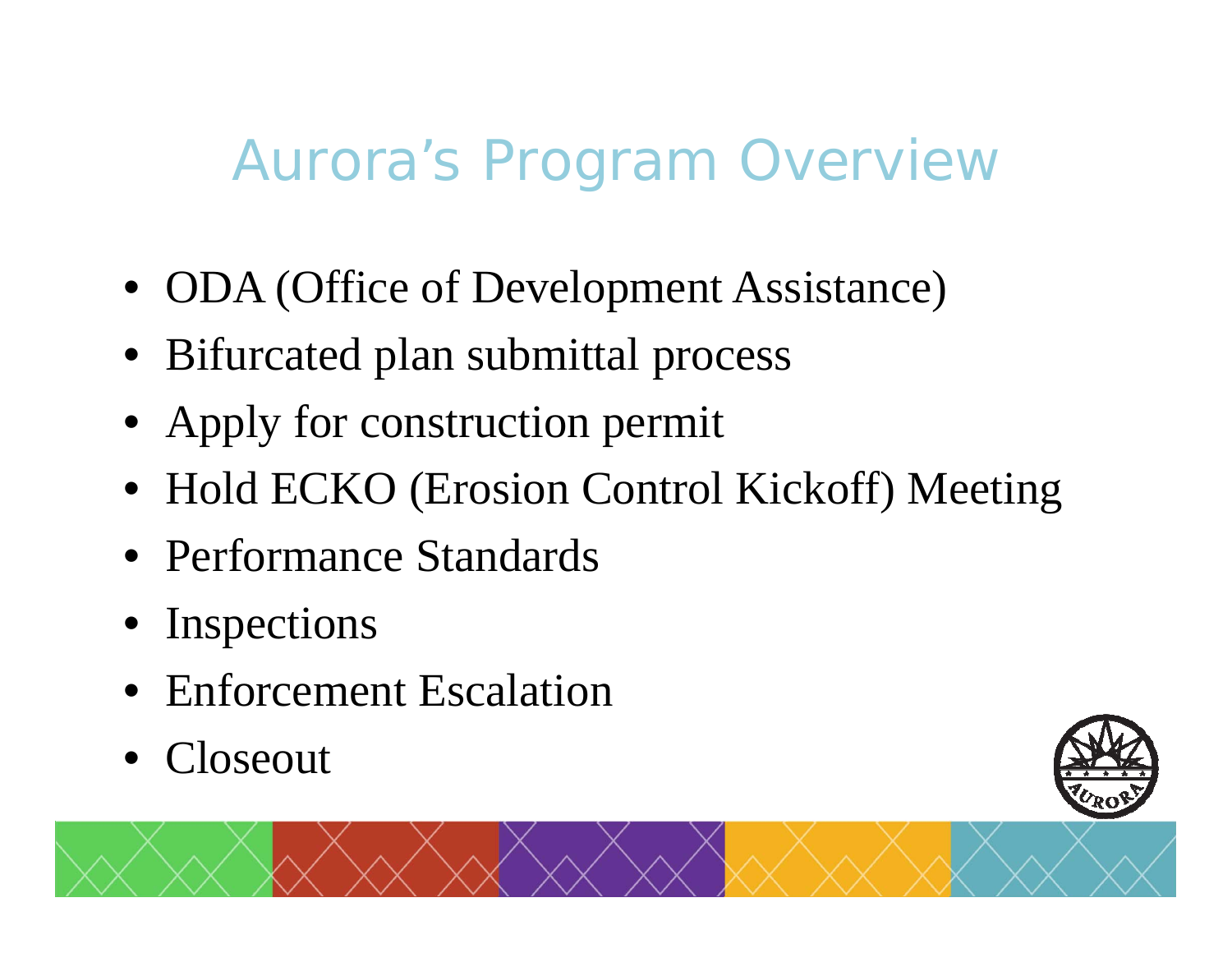## Program Positives

- Education-ECKOs
	- Online portal
- Compliance assistance
- Regular public meetings
- Overall consistency
- Efficiency provisions
- Well-detailed program
- Focused on protecting MS4 and waters of the State
- Use data / technology to help make decisions
- Predictability for the process and permittees

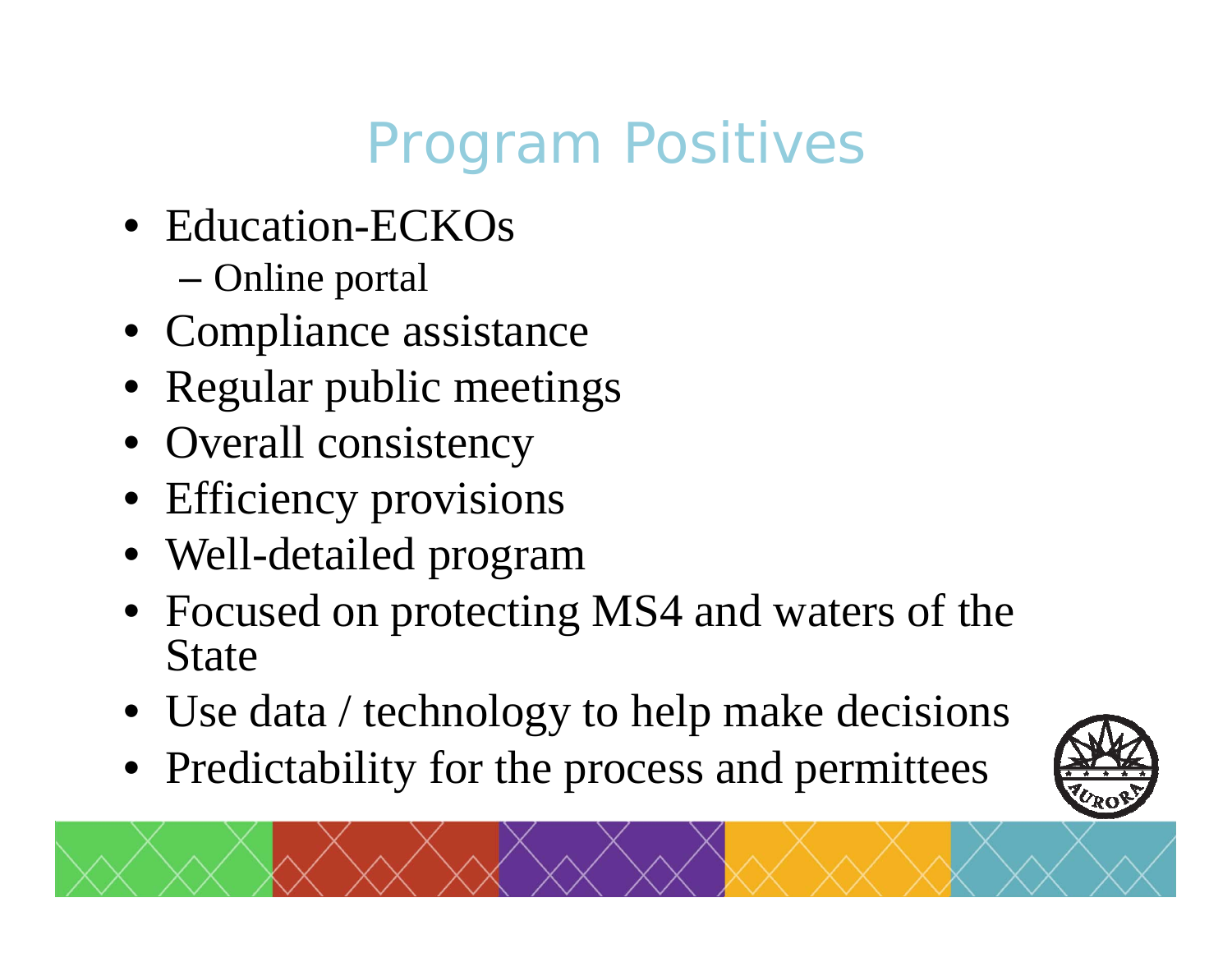## **Opportunities**

- 
- 
- 
- 4. Too Complicated Simplify SWMP
- 
- 
- 
- 
- 

#### Opportunity Possible Solution

- 1. Underutilized SWMP Simplify, educate to purpose 2. Self-Inspections Standardize form, educate, maybe self-reporting
- 3. Expectations Big picture-make it possible to be in compliance
	-
- 5. BMP Focus Beyond BMP focus
- 6. BMP Improvements Provide for greater flexibility
- 7. PPBMPs Better protocol: basin  $\rightarrow$  permanent stormwater system
- 8. Enforcement Protocol Overview of enforcement efficiency improvement, use of Code Enforcement and more predictability

9. Relationship Leveraging positions, information, focus for Improvement the common good the common good



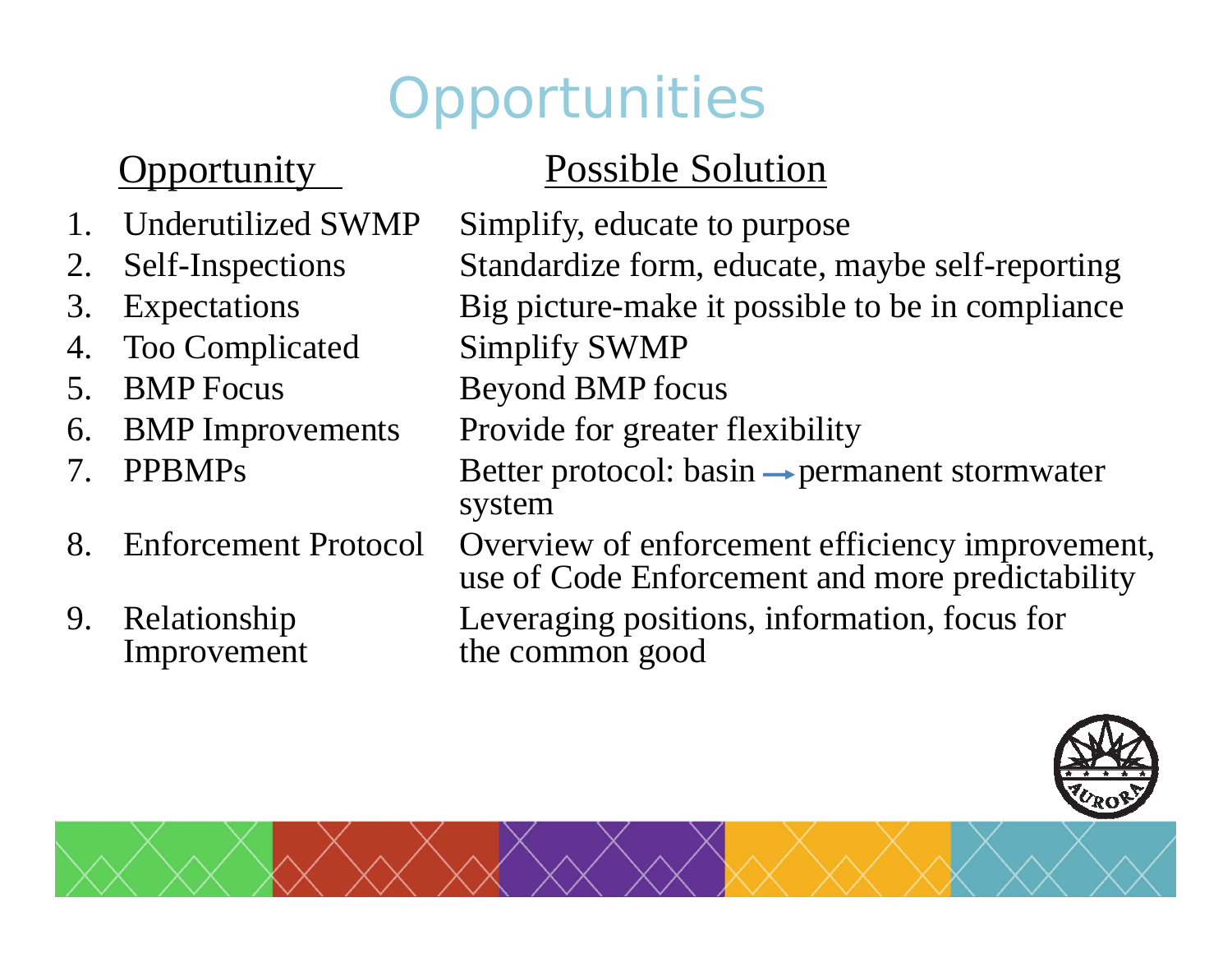#### Take Home Points

- •Program Uniqueness
- •Autonomy
- •Leveraging Relationships
- $\bullet$ Iterative Improvement









*All photos taken from Google*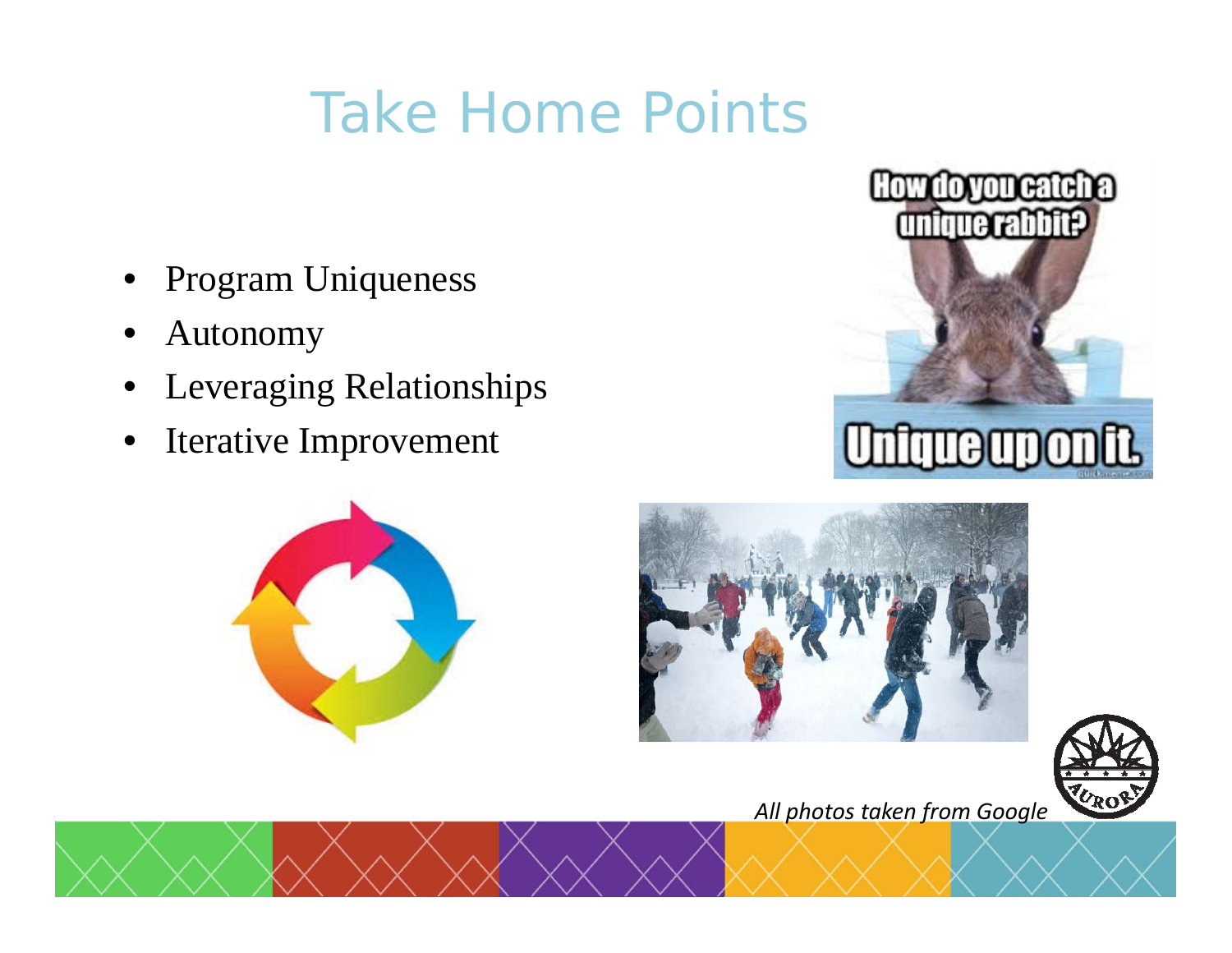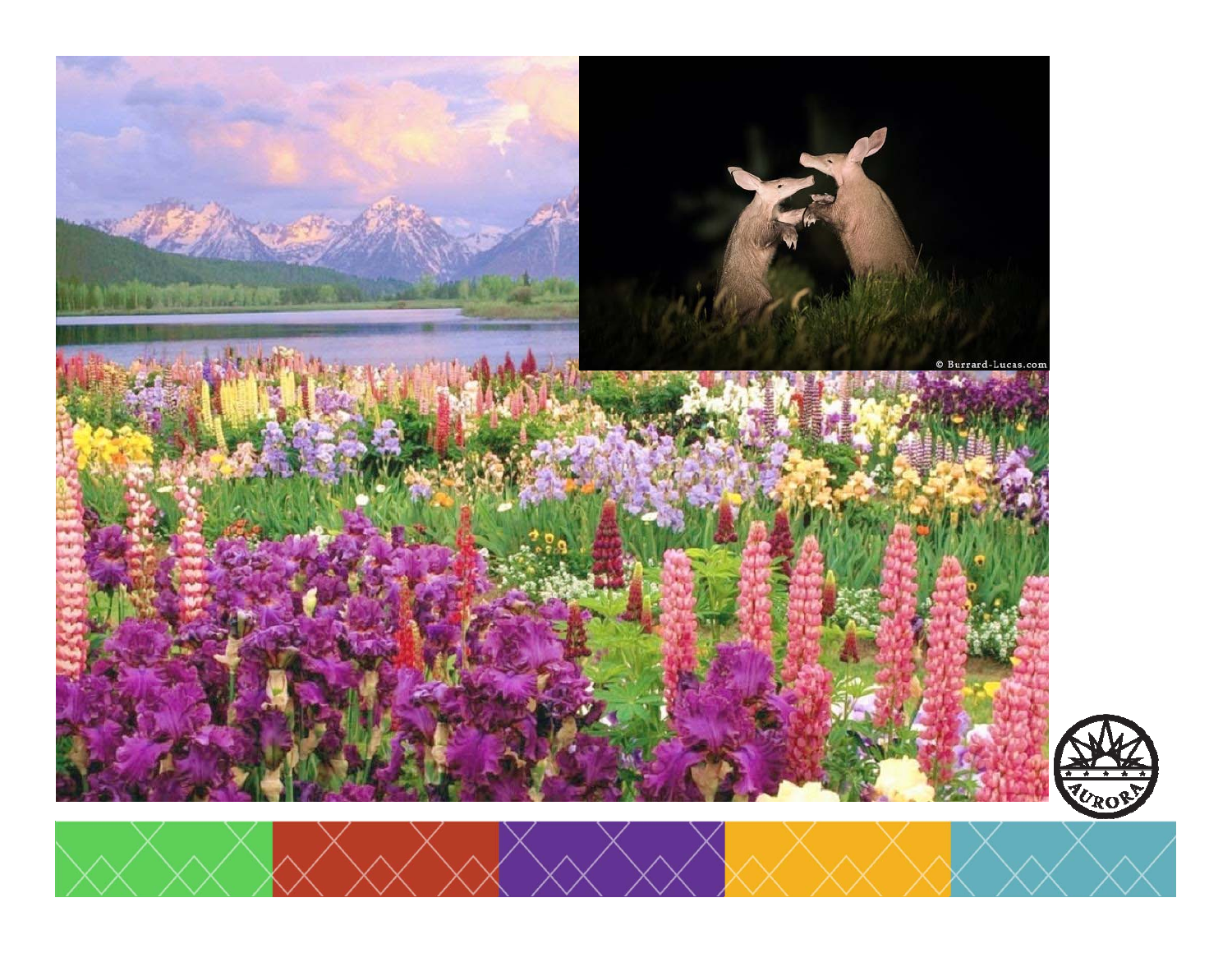## Program Goals

- Jurisdictional Focus
	- Policy Focus
	- –Target Population
- Where do you want to be?
- What is the end goal?
	- Is each step progressive
	- Is it SMART
	- – What happens if it's achieved